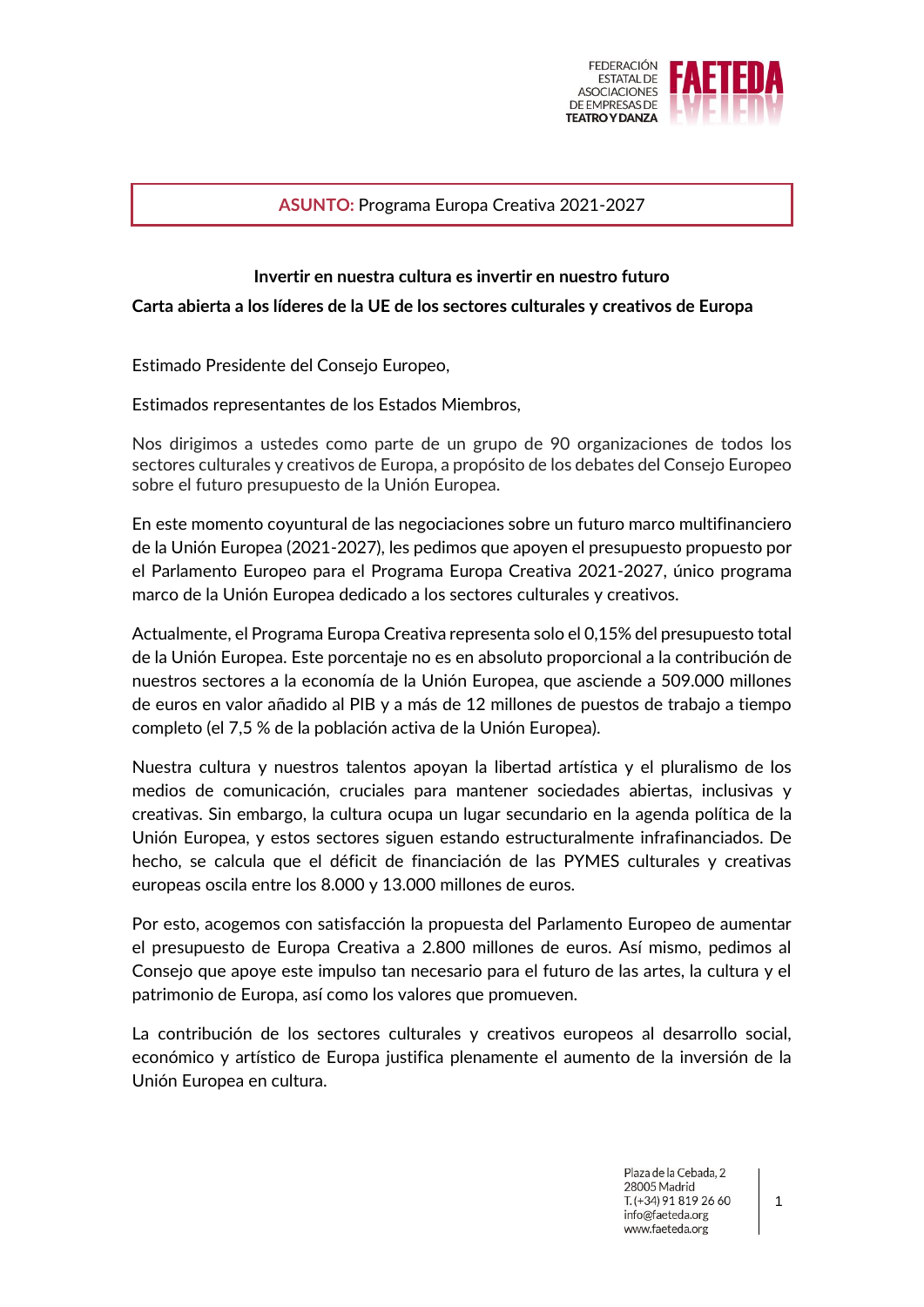

Nuestros valores comunes y nuestra diversidad cultural única están en el centro de nuestro proyecto colectivo europeo y son los mejores embajadores de la influencia global de la Unión Europea en el mundo.

Invertir en nuestra cultura es invertir en nuestro futuro. Demostremos un nivel alto de ambición y forjemos un futuro mejor para Europa.

*Las 90 organizaciones que suscriben esta carta son:*

- *1. AEC - Association Européenne des Conservatoires, Académies de Musique et Musikhochschulen*
- *2. AEPO ARTIS*
- *3. AER - Association of European Radios*
- *4. ANIMATION in EUROPE*
- *5. B.creative - the global network for cultural & creative entrepreneurs*
- *6. CEM - Centre Européen de Musique*
- *7. CEPI- EUROPEAN AUDIOVISUAL PRODUCTION*
- *8. CEPIC - Centre of the Picture Industry*
- *9. CICAE - Confédération Internationale des Cinémas d'Art et d'Essai*
- *10. CAE - Culture Action Europe*
- *11. CEATL - European Literary Translators*
- *12.CILECT - International Association of film and television schools*
- *13.Circostrada Network*
- *14.Cumulus*
- *15.EAA - European Association of Archaeologists*
- *16.EAS - European Association for Music in Schools*
- *17.EBU - European Broadcasting Union*
- *18.ECCD - European Coalition for Cultural Diversity*
- *19.E.C.C.O. - European Confederation of Conservator-Restorers' Organisations*
- *20.ECF - European Cultural Foundation*
- *21.ECSA - European Composer & Songwriter Alliance*
- *22.EFA - European Festivals Association*
- *23.EFAITH - European Federation of Associations of Industrial and Technical Heritage*
- *24.EGDF - European Games Developer Federation*
- *25.EIFB - European and International Booksellers Federation*
- *26.ELIA - European League of Institutes of the Arts*
- *27.EMA - European Museum Academy*
- *28.EMC - European Music Council*
- *29.EMCY - European Union of Music Competitions for Youth*
- *30.EMEE - European Music Exporters Exchange*
- *31.EMMA - European Music Managers Alliance*
- *32.EMU - European Music School Union*
- *33.ENCATC – European Network on cultural management and policy*
- *34.ENCC - European Network of Cultural Centres*
- *35.ERIH - European Route of Industrial Heritage*
- *36.ETC - European Theatre Convention*
- *37.European Choral Association - Europa Cantat*
- *38.Eurocinema*
- *39.Europa Cinemas*